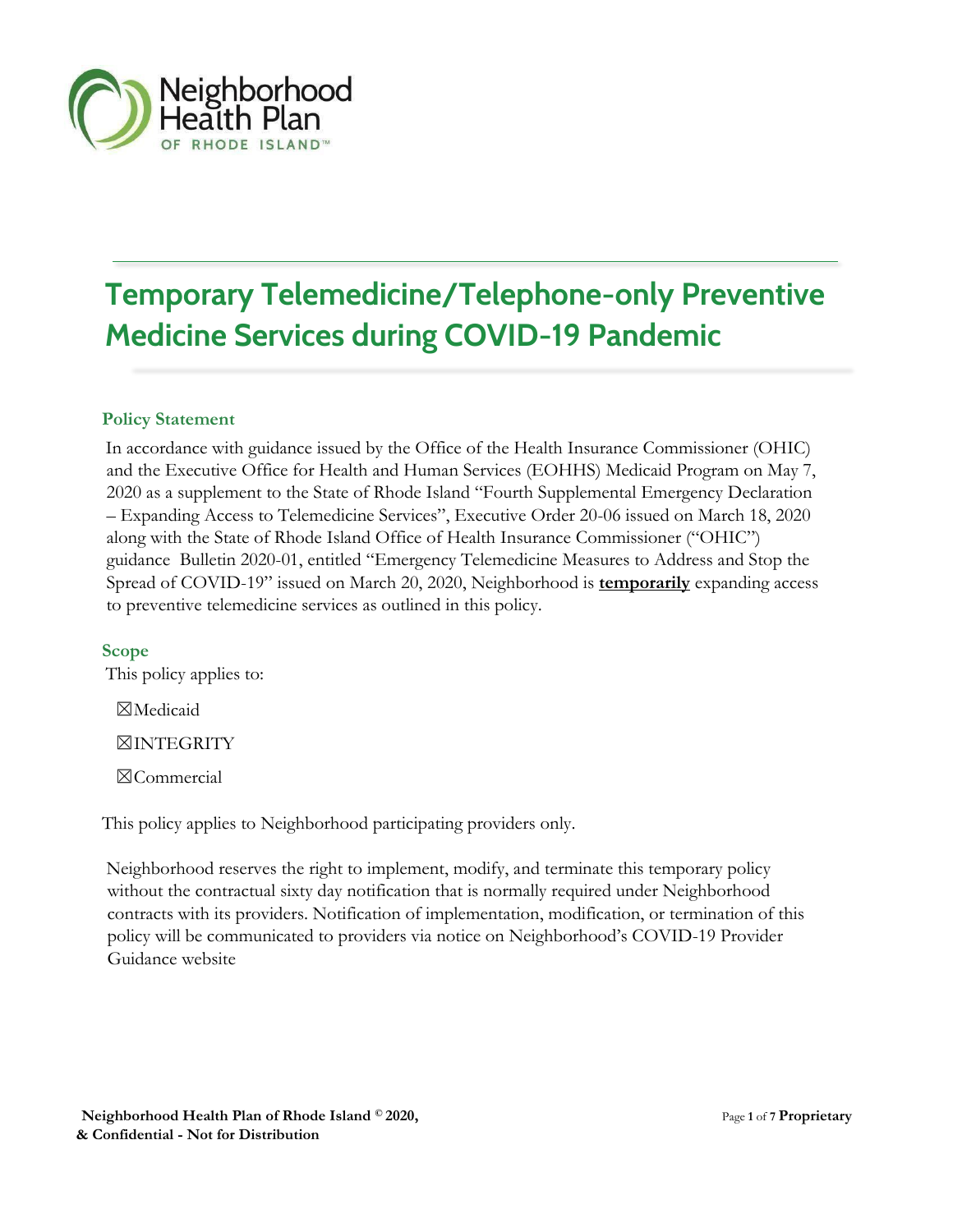

## **Reimbursement Requirements**

Neighborhood reserves the right to audit medical records as well as administrative records related to adherence to all the requirements of this policy

Neighborhood will reimburse Preventive Medicine Evaluation and Management visits provided via telemedicine/telephone-only at 100% of the in-office allowable amount.

#### **Coverage Inclusions**

- Adult Annual Preventive Exams
- Pediatric Preventive Exams (Well Child Exams)
	- For children age 24 months and under and those over 24 months in need of vaccination, the American Academy of Pediatrics (AAP) recommends continuation of in-person well child visits to ensure critical immunizations and screenings are administered at an appropriate age.
	- For children over 24 months of age (or children under 24 months of age who are unable to be seen in person), well child visits may be conducted using telemedicine/telephone only modalities consistent with this policy. The remaining elements of the visit should be completed in person as soon as community circumstances allow.
- Annual Wellness Visit (AWV) for INTEGRITY members

#### **Coverage Exclusions**

• This policy is not applicable to the "Welcome to Medicare" physical examination HCPCS code G0402; Initial preventive physical examination; face-to-face visit, services limited to new beneficiary during the first 12 months of Medicare enrollment as that visit must be a face-to-face visit.

#### **Claim Submission**

• The first portion/part of the patient encounter would be to perform the preventive medicine evaluation and management (E&M) or AWV components of the exam that are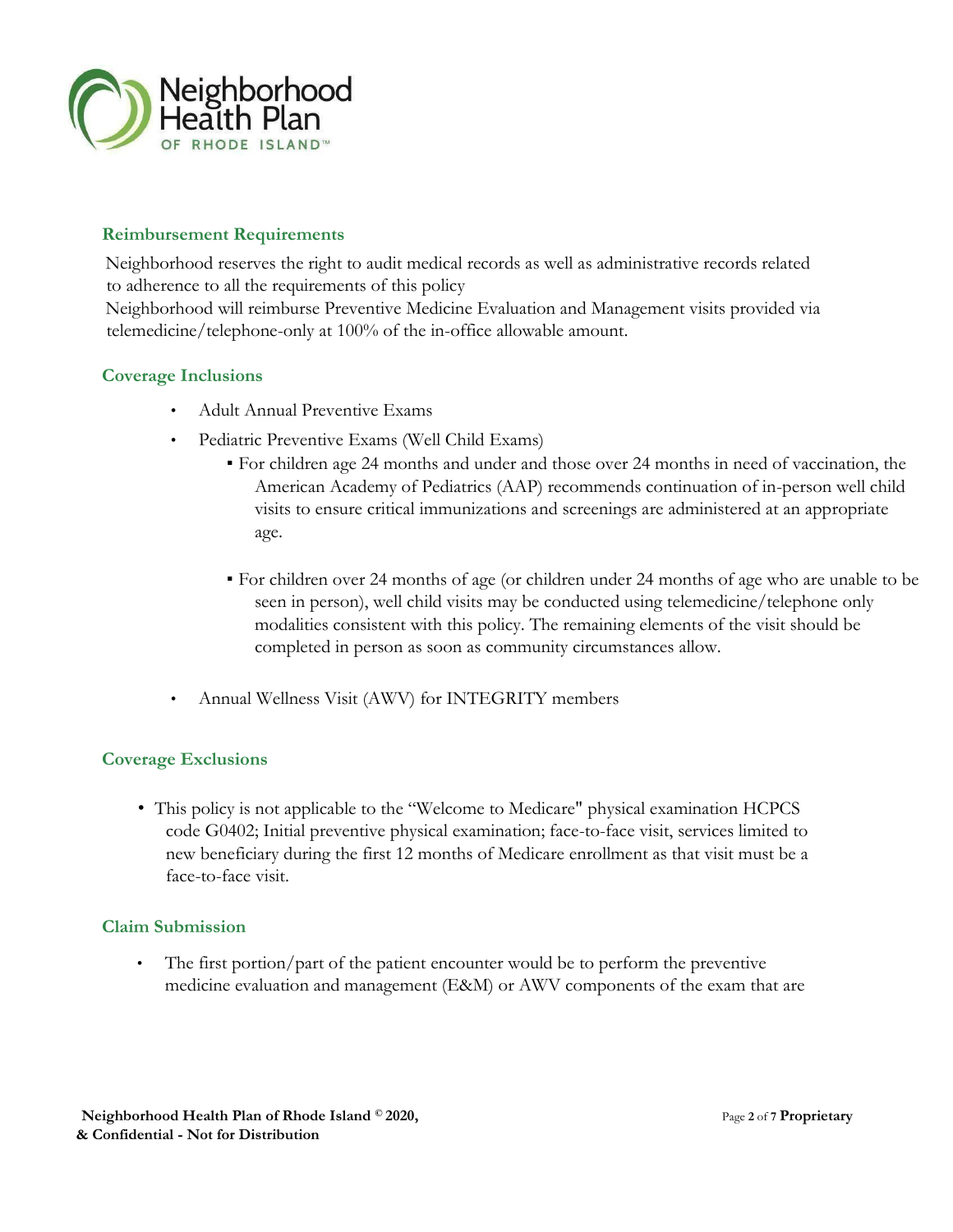

clinically appropriate to be performed by telemedicine or telephone only. The appropriate E&M procedure code that would be used if the service was provided in the office (ie 99381-99385) should be submitted on the claim. This portion of the encounter should be reported/documented on the date of service the telemedicine/telephone only service occurs. Claim must be submitted with place of service (POS) 02 (Telehealth).

- The second portion/part of the patient encounter is intended to perform/meet the faceto-face visit components/physical requirements of the preventive medicine exam (e.g. immunizations, vital signs, vision screening, hearing screening). Only those services that are provided on that second date of service that are separate from the preventive medicine E&M exam should be billed/reported on the second date of service using the appropriate procedure codes. The procedure code for the Preventive E&M or AWV should NOT be billed/reported on the second date. Claim must be submitted with place of service 11 (office) or other appropriate POS where the visit takes place.
- If additional health concerns that are typically not addressed during a preventive visit are raised during the second, in-person portion of the visit, the provider may bill the appropriate sick E&M procedure code for which a separate encounter would typically be billed. Documentation requirements for the separately identifiable sick E&M Service are expected to meet all typical documentation requirements for a separate encounter. For Commercial members, standard cost share for a sick visit would apply to the separately identifiable and billed E&M visit.
- The claim filed for the Preventive Medicine E&M or AWV with the appropriate CPT/HCPCS code **MUST** be submitted only **ONCE**, on the initial date of service the telemedicine/telehealth or telephone encounter occurs.
- The provider must ensure they report/document ALL applicable CPT codes for health assessments and/or screenings that take place for each encounter. There is no change for reporting/coding of orders furnished by the provider for additional testing such as for laboratory tests, radiology etc.
- The documentation in the members' medical record **MUST** reflect both encounters. The progress note for the face-to-face encounter **MUST** indicate/reference the date of the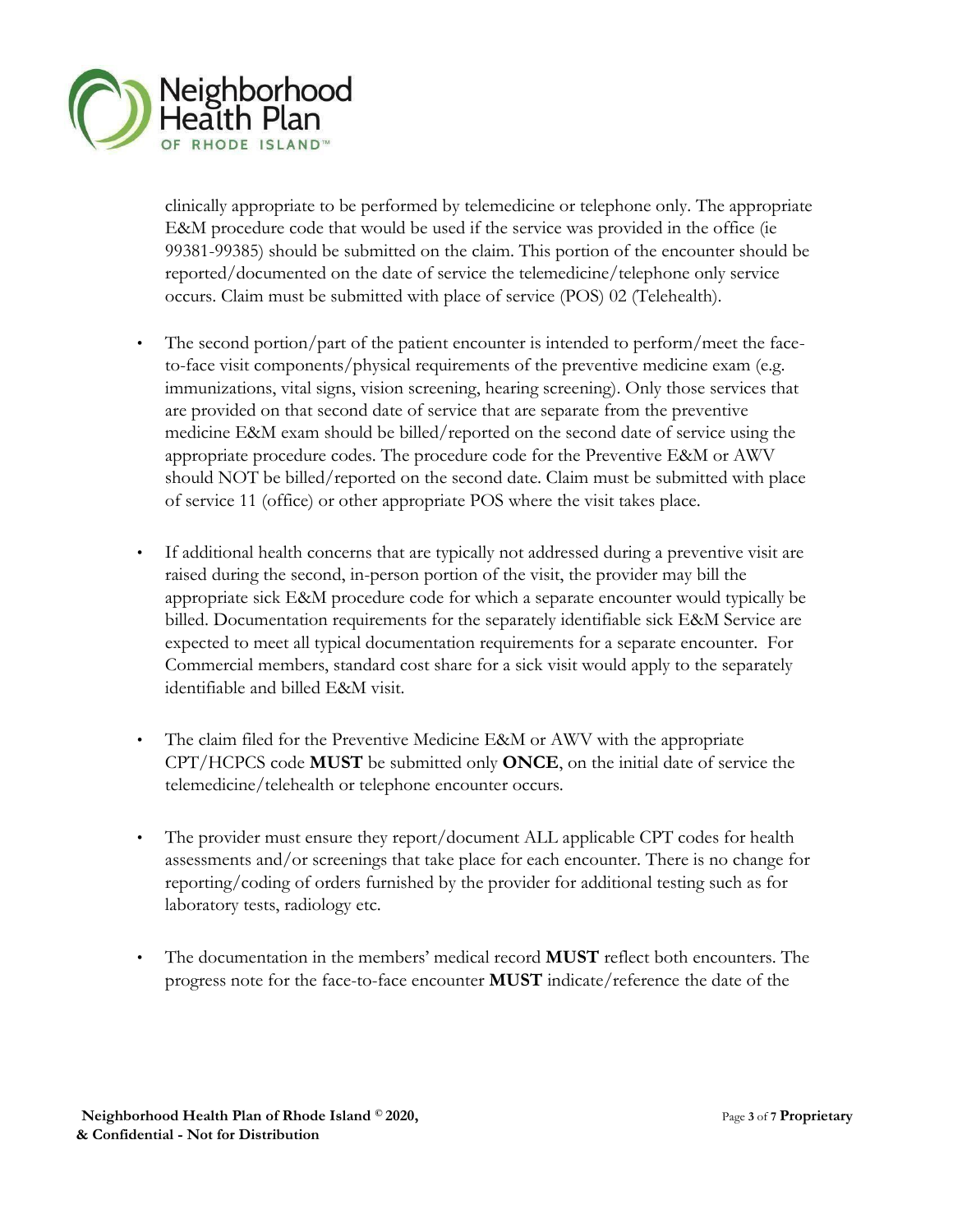

initial telemedicine/telehealth or telephone only encounter, and it should be tied to the initial encounter in the patient record/EMR

**For Medicaid and INTEGRITY the second visit should be directly billed to Executive Office of Health and Human Services (EOHHS) for reimbursement by Medicaid Fee For Service (FFS). Please refer to the [EOHHS guidance](https://urldefense.proofpoint.com/v2/url?u=http-3A__www.eohhs.ri.gov_Portals_0_Uploads_Documents_ReferenceCenter_FINAL-2520OHIC-2DEOHHS-2520Telemedicine-2520Preventive-2520Care-2520Guidance-25202020-252005-252007.pdf&d=DwMFAg&c=Zmm8KZORMi3_IbvgAujzkQ&r=6ea7eu4m-UdTsS0bXZnUoGNxxxXb31DzXpcS81qrO6Y&m=g9dxGKVvN8Pk3Er-CvU22wYgxsm3-8GgEhuWo-TzaVo&s=AYHBxlyR5hRGeTrUwihpm5E8rZweyaqrYPwt1P1CQiM&e=) [for](https://urldefense.proofpoint.com/v2/url?u=http-3A__www.eohhs.ri.gov_Portals_0_Uploads_Documents_ReferenceCenter_FINAL-2520OHIC-2DEOHHS-2520Telemedicine-2520Preventive-2520Care-2520Guidance-25202020-252005-252007.pdf&d=DwMFAg&c=Zmm8KZORMi3_IbvgAujzkQ&r=6ea7eu4m-UdTsS0bXZnUoGNxxxXb31DzXpcS81qrO6Y&m=g9dxGKVvN8Pk3Er-CvU22wYgxsm3-8GgEhuWo-TzaVo&s=AYHBxlyR5hRGeTrUwihpm5E8rZweyaqrYPwt1P1CQiM&e=) additional information.** 

#### **Member Responsibility/Cost Share**

No member cost sharing is applied for any preventive service

#### **Coding**

This policy applies to the below codes when billed via telemedicine/telephone-only as outlined in this temporary policy:

| <b>CPT</b> Code | <b>Description</b>                                                                                                                                                                                                                                                                                                                           |
|-----------------|----------------------------------------------------------------------------------------------------------------------------------------------------------------------------------------------------------------------------------------------------------------------------------------------------------------------------------------------|
| 99381           | Initial comprehensive preventive medicine evaluation and management of an individual including<br>an age and gender appropriate history, examination, counseling/anticipatory guidance/risk factor<br>reduction interventions, and the ordering of laboratory/diagnostic procedures, new patient; infant<br>(age younger than 1 year)        |
| 99382           | Initial comprehensive preventive medicine evaluation and management of an individual including<br>an age and gender appropriate history, examination, counseling/anticipatory guidance/risk factor<br>reduction interventions, and the ordering of laboratory/diagnostic procedures, new patient; early<br>childhood (age 1 through 4 years) |
| 99383           | Initial comprehensive preventive medicine evaluation and management of an individual including<br>an age and gender appropriate history, examination, counseling/anticipatory guidance/risk factor<br>reduction interventions, and the ordering of laboratory/diagnostic procedures, new patient; late<br>childhood (age 5 through 11 years) |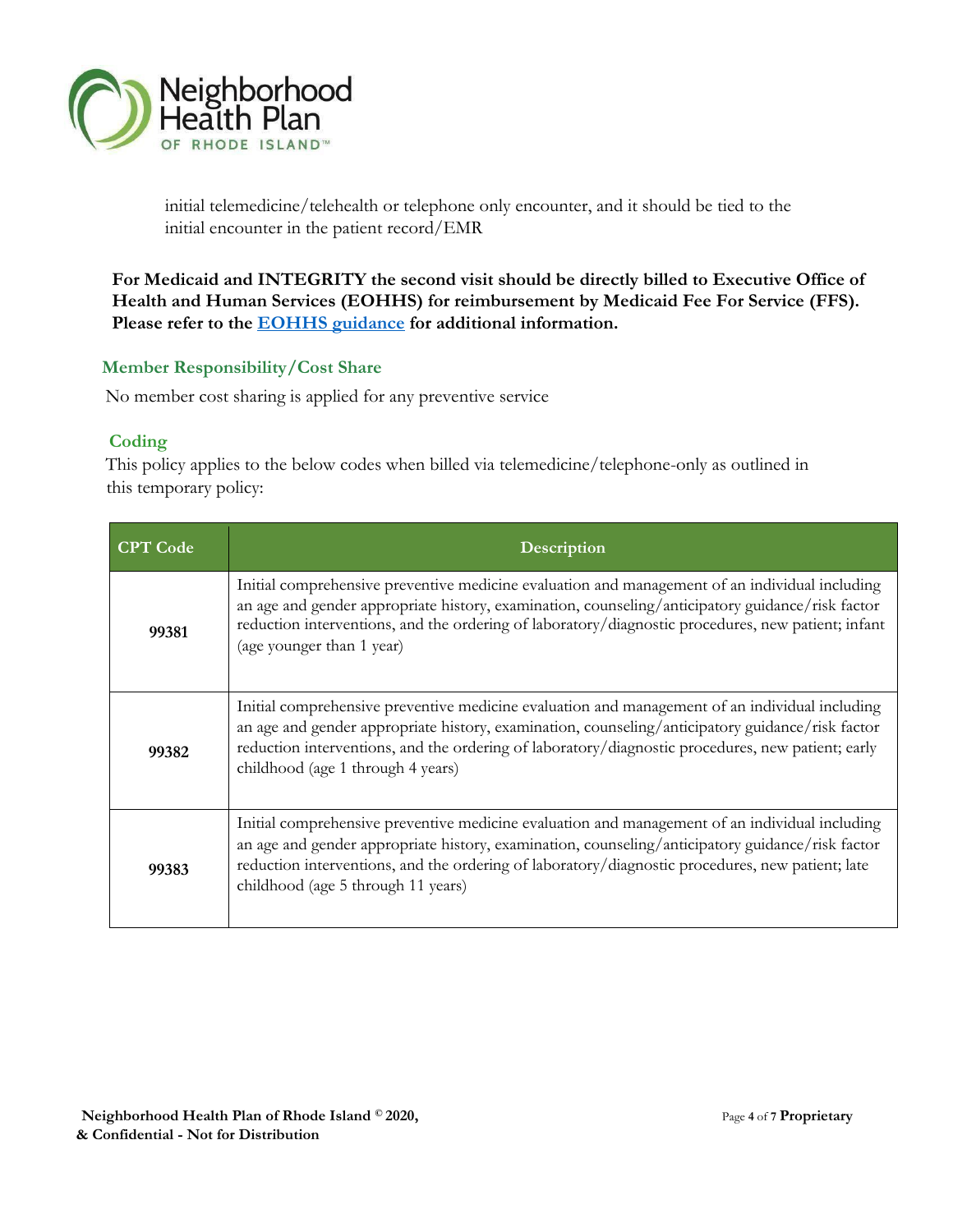

| 99384 | Initial comprehensive preventive medicine evaluation and management of an individual including<br>an age and gender appropriate history, examination, counseling/anticipatory guidance/risk factor<br>reduction interventions, and the ordering of laboratory/diagnostic procedures, new patient;<br>adolescent (age 12 through 17 years)               |
|-------|---------------------------------------------------------------------------------------------------------------------------------------------------------------------------------------------------------------------------------------------------------------------------------------------------------------------------------------------------------|
| 99385 | Initial comprehensive preventive medicine evaluation and management of an individual including<br>an age and gender appropriate history, examination, counseling/anticipatory guidance/risk factor<br>reduction interventions, and the ordering of laboratory/diagnostic procedures, new patient; 18-39<br>years                                        |
| 99386 | Initial comprehensive preventive medicine evaluation and management of an individual including<br>an age and gender appropriate history, examination, counseling/anticipatory guidance/risk factor<br>reduction interventions, and the ordering of laboratory/diagnostic procedures, new patient; 40-64<br>years                                        |
| 99387 | Initial comprehensive preventive medicine evaluation and management of an individual including<br>an age and gender appropriate history, examination, counseling/anticipatory guidance/risk factor<br>reduction interventions, and the ordering of laboratory/diagnostic procedures, new patient; 65<br>years and older                                 |
| 99391 | Periodic comprehensive preventive medicine reevaluation and management of an individual<br>including an age and gender appropriate history, examination, counseling/anticipatory<br>guidance/risk factor reduction interventions, and the ordering of laboratory/diagnostic<br>procedures, established patient; infant (age younger than 1 year)        |
| 99392 | Periodic comprehensive preventive medicine reevaluation and management of an individual<br>including an age and gender appropriate history, examination, counseling/anticipatory<br>guidance/risk factor reduction interventions, and the ordering of laboratory/diagnostic<br>procedures, established patient; early childhood (age 1 through 4 years) |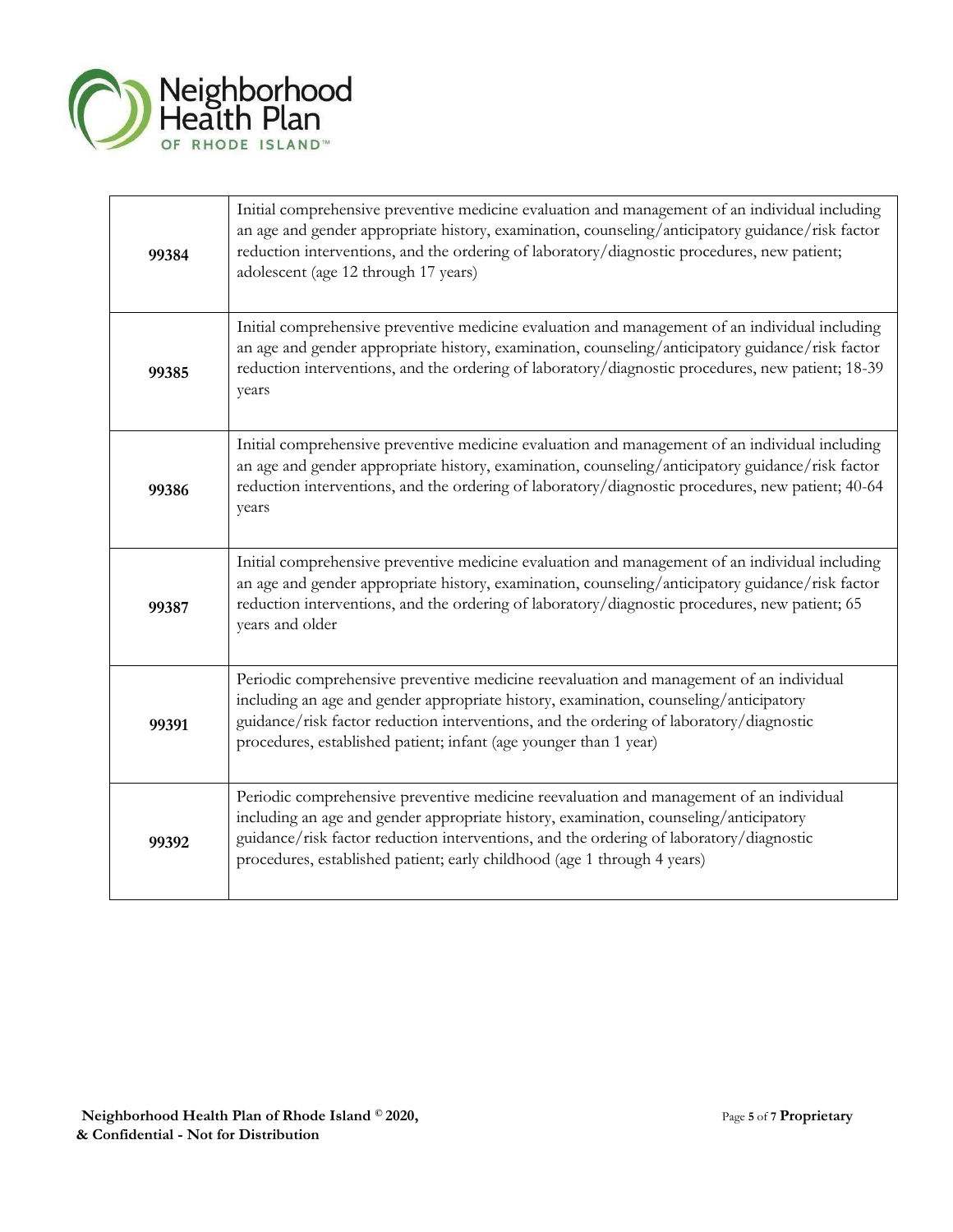

| 99393 | Periodic comprehensive preventive medicine reevaluation and management of an individual<br>including an age and gender appropriate history, examination, counseling/anticipatory<br>guidance/risk factor reduction interventions, and the ordering of laboratory/diagnostic<br>procedures, established patient; late childhood (age 5 through 11 years) |
|-------|---------------------------------------------------------------------------------------------------------------------------------------------------------------------------------------------------------------------------------------------------------------------------------------------------------------------------------------------------------|
| 99394 | Periodic comprehensive preventive medicine reevaluation and management of an individual<br>including an age and gender appropriate history, examination, counseling/anticipatory<br>guidance/risk factor reduction interventions, and the ordering of laboratory/diagnostic<br>procedures, established patient; adolescent (age 12 through 17 years)    |
| 99395 | Periodic comprehensive preventive medicine reevaluation and management of an individual<br>including an age and gender appropriate history, examination, counseling/anticipatory<br>guidance/risk factor reduction interventions, and the ordering of laboratory/diagnostic<br>procedures, established patient; 18-39 years                             |
| 99396 | Periodic comprehensive preventive medicine reevaluation and management of an individual<br>including an age and gender appropriate history, examination, counseling/anticipatory<br>guidance/risk factor reduction interventions, and the ordering of laboratory/diagnostic<br>procedures, established patient; 40- 64 years                            |
| 99397 | Periodic comprehensive preventive medicine reevaluation and management of an individual<br>including an age and gender appropriate history, examination, counseling/anticipatory<br>guidance/risk factor reduction interventions, and the ordering of laboratory/diagnostic<br>procedures, established patient; 65 years and older                      |
| G0438 | Annual wellness visit; includes a personalized prevention plan of service (PPS), initial visit                                                                                                                                                                                                                                                          |
| G0439 | Annual wellness visit, includes a personalized prevention plan of service (PPS), subsequent visit                                                                                                                                                                                                                                                       |